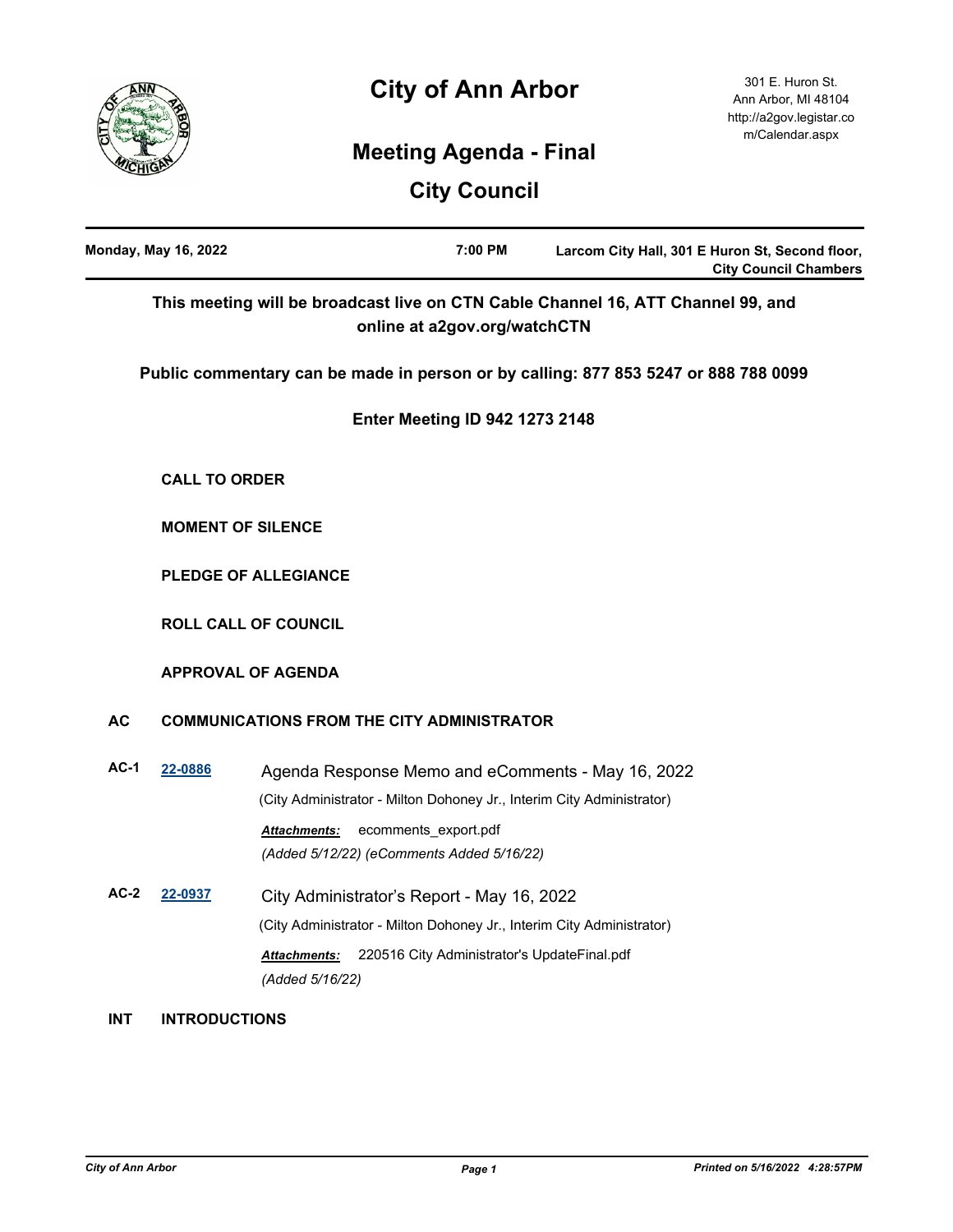**PUBLIC COMMENTARY - RESERVED TIME (3 MINUTES PER SPEAKER)**

**\* (SPEAKERS ARE NOT PERMITTED TO GRANT THEIR RESERVED TIME TO AN ALTERNATE SPEAKER)**

**\* ACCOMMODATIONS CAN BE MADE FOR PERSONS NEEDING ASSISTANCE WHILE ADDRESSING COUNCIL**

**FOR ZOOM MEETINGS, PHONE CALLERS CAN PRESS \*9 TO RAISE HANDS AND \*6 TO UNMUTE THEIR PHONES WHEN CALLED UPON TO SPEAK.**

- **1. Frances Todoro Resolution to Approve an Agreement with the DDA for the S. State St. Reconstruction Project (CA-6) (in-person)**
- **2. Mozhgan Savabieasfahani Women's Rights (DC-7); Human Rights; We Are Against Military Aid to Israel (in-person)**
- **3. Cynthia Harrison Resolution to Adopt Ann Arbor City Budget and Related Property Tax Millage Rates for FY23 (DS-4) (in-person)**
- **4. Blaine Coleman We Are Against Military Aid to Israel (in-person)**
- **5. Glenn Hieber Ward 1 Precinct 6 Updates (in-person)**
- **6. Glenn Nelson Resolution to Adopt Ann Arbor City Budget and Related Property Tax Millage Rates for FY23 (DS-4) (phone)**
- **7. Elliott Brannon Housing Issues in Ann Arbor (phone)**
- **CC COMMUNICATIONS FROM COUNCIL**
- **MC COMMUNICATIONS FROM THE MAYOR**
- **MC-1 [22-0643](http://a2gov.legistar.com/gateway.aspx?M=L&ID=29821)** Appointments Confirmations (Mayor's Office) *(Revised 5/10/22)*

## **CA CONSENT AGENDA**

**CA-1 [22-0834](http://a2gov.legistar.com/gateway.aspx?M=L&ID=30010)** Resolution to Close West Washington Street for the Ann Arbor YMCA Community Block Party on Saturday, June 25, 2022 from 9:00 AM until 8:00 PM (Community Services - Derek Delacourt, Community Services Area Administrator)

*Attachments:* YMCA Block Party Map.pdf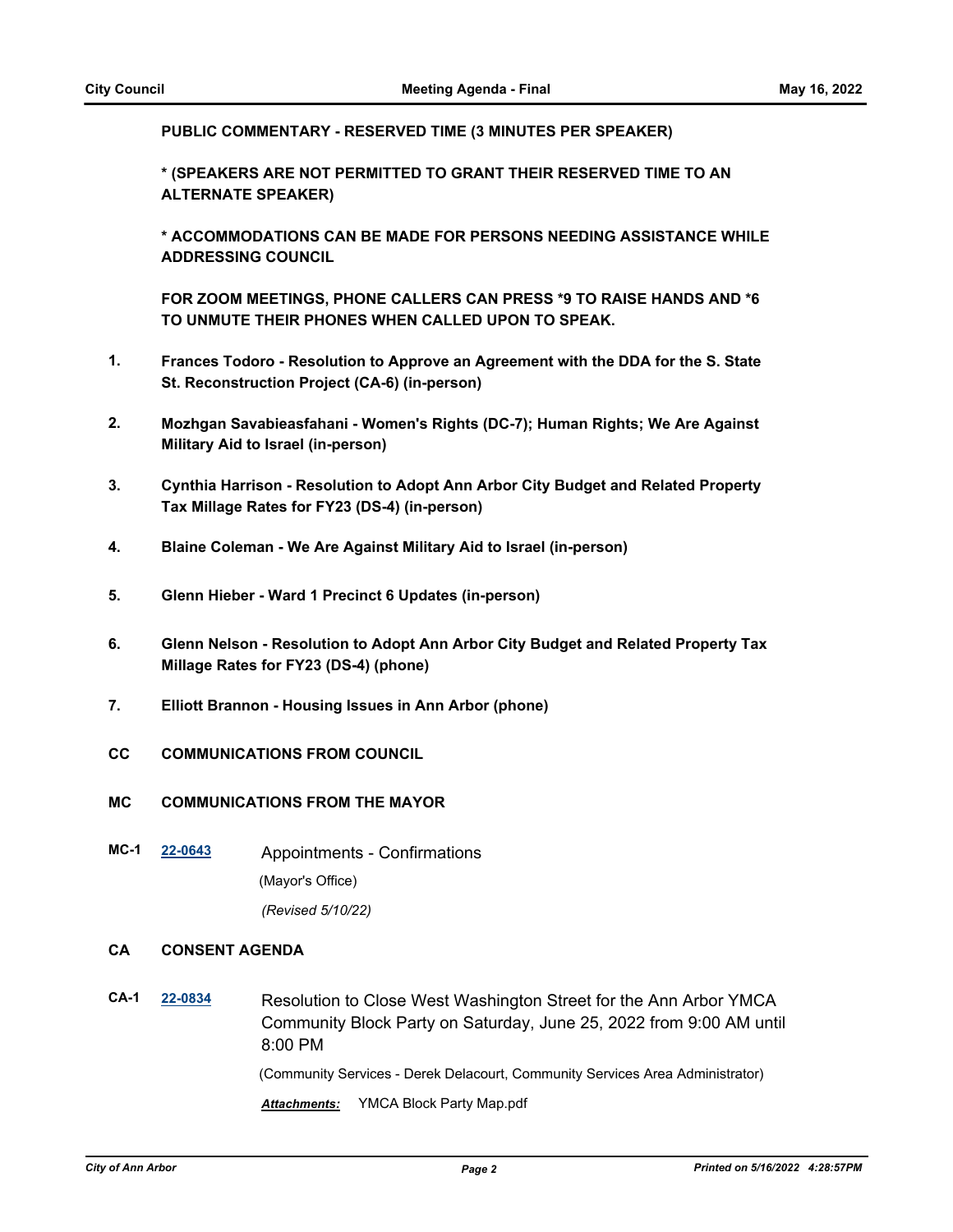| $CA-2$                                | 22-0833                                                                                                                                                                                                                                                        | Resolution to Approve Street Closings for the 2022 Ann Arbor Jaycees<br>Fourth of July Parade - Monday, July 4, 2022 from 8:00 A.M. until 1:00 P.M.                                                                      |  |  |
|---------------------------------------|----------------------------------------------------------------------------------------------------------------------------------------------------------------------------------------------------------------------------------------------------------------|--------------------------------------------------------------------------------------------------------------------------------------------------------------------------------------------------------------------------|--|--|
|                                       |                                                                                                                                                                                                                                                                | (Community Services - Derek Delacourt, Community Services Area Administrator)                                                                                                                                            |  |  |
|                                       |                                                                                                                                                                                                                                                                | 4th of July Parade Map.pdf<br>Attachments:<br>(Revised 5/10/22)                                                                                                                                                          |  |  |
| $CA-3$<br>22-0836                     |                                                                                                                                                                                                                                                                | Resolution to Approve Street Closings for the Firecracker 5K - Monday,<br>July 4, 2022                                                                                                                                   |  |  |
|                                       |                                                                                                                                                                                                                                                                | (Community Services - Derek Delacourt, Community Services Area Administrator)                                                                                                                                            |  |  |
|                                       |                                                                                                                                                                                                                                                                | A2F - Take 2 - No Diag.pdf<br>Attachments:                                                                                                                                                                               |  |  |
| <b>CA-4</b><br>22-0830<br>to Midnight |                                                                                                                                                                                                                                                                | Resolution to Approve Street Closing for the ALLIANCE (National Training<br>Institute) Opening Ceremony Dinner - Sunday, July 31, 2022 from 6:00 AM                                                                      |  |  |
|                                       |                                                                                                                                                                                                                                                                | (Community Services - Derek Delacourt, Community Services Area Administrator)                                                                                                                                            |  |  |
|                                       |                                                                                                                                                                                                                                                                | Alliance Opening Ceremony Map<br><b>Attachments:</b>                                                                                                                                                                     |  |  |
| $CA-5$                                | 22-0831                                                                                                                                                                                                                                                        | Resolution to Approve Street Closures for the A2 Artoberfest from 6:00 AM<br>on Friday, October 7, 2022 through 11:00 PM on Sunday, October 9, 2022                                                                      |  |  |
|                                       |                                                                                                                                                                                                                                                                | (Community Services - Derek Delacourt, Community Services Area Administrator)                                                                                                                                            |  |  |
|                                       |                                                                                                                                                                                                                                                                | A2 Artoberfest.pdf<br>Attachments:                                                                                                                                                                                       |  |  |
| $CA-6$                                | 22-0761                                                                                                                                                                                                                                                        | Resolution to Approve an Agreement with the Downtown Development<br>Authority for the South State Street Reconstruction Project                                                                                          |  |  |
|                                       |                                                                                                                                                                                                                                                                | (Engineering - Brian Steglitz, Interim Public Services Area Administrator)                                                                                                                                               |  |  |
|                                       |                                                                                                                                                                                                                                                                | STATE ST DDA-CITY COST SHARING AGREEMENT 04-20-2022.pdf<br><b>Attachments:</b>                                                                                                                                           |  |  |
| CA-7                                  | 22-0631                                                                                                                                                                                                                                                        | Resolution to Approve a Construction Contract with Fonson Company, Inc.<br>for the South State Street Reconstruction Project (\$6,727,358.01) and to<br>Appropriate \$9,083,000 in Contributing Funds (8 Votes Required) |  |  |
|                                       |                                                                                                                                                                                                                                                                | (Engineering - Brian Steglitz, Interim Public Services Area Administrator)                                                                                                                                               |  |  |
|                                       |                                                                                                                                                                                                                                                                | PROPOSAL_Fonson.pdf, RFP 22-19 South State Project.pdf, Fonson<br>Attachments:<br>Contract RFP22-19.pdf                                                                                                                  |  |  |
| $CA-8$                                | 22-0691<br>Resolution to Accept and Appropriate a Sub-Award of Federal Grant<br>Funds (\$374,738.00) from the University of Michigan for the Smart<br>Intersections: Paving the Way for a National CAV Deployment Project<br>(\$487,121.00) (8 Votes Required) |                                                                                                                                                                                                                          |  |  |
|                                       |                                                                                                                                                                                                                                                                | (Engineering - Brian Steglitz, Interim Public Services Area Administrator)                                                                                                                                               |  |  |
|                                       |                                                                                                                                                                                                                                                                | DRAFT_SUBK00013926.pdf, University of Michigan Mail - Subaward No.<br>Attachments:<br>[SUBK00013926], Raymond Hess.pdf                                                                                                   |  |  |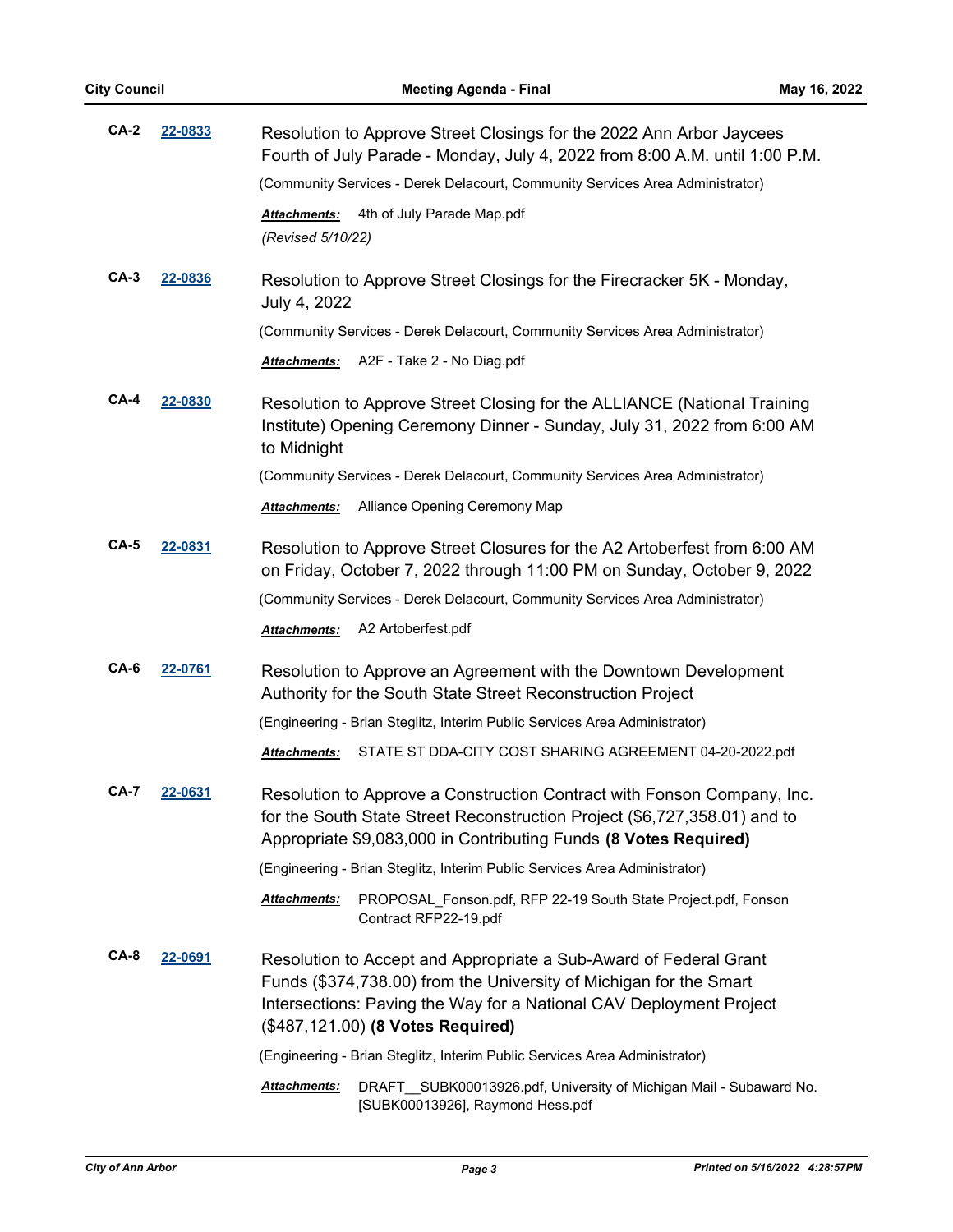| $CA-9$       | 22-0716 | Resolution to Approve a Professional Legal Services Agreement with<br>Washtenaw County for Public Defender Services (\$204,487) |  |
|--------------|---------|---------------------------------------------------------------------------------------------------------------------------------|--|
|              |         | (Fifteenth District Court - Shryl Samborn, Court Administrator)                                                                 |  |
|              |         | Attachments: FY22 MIDC Local Share Contract.pdf                                                                                 |  |
| <b>CA-10</b> | 22-0251 | Resolution to Approve an Agreement Granting a Private Sanitary Sewer<br>Lead Easement at 406 Maple Ridge (8 Votes Required)     |  |
|              |         | (City Attorney Services - Atleen Kaur, City Attorney)                                                                           |  |
|              |         | 406 Maple Ridge Sanitary Sewer.pdf<br><b>Attachments:</b>                                                                       |  |
| <b>CA-11</b> | 22-0654 | Resolution to Appropriate American Rescue Plan Funding<br>(\$24,182,630.00) (8 Votes Required)                                  |  |
|              |         | (Financial and Administrative Services - Marti Praschan, CFO)                                                                   |  |

## **PH PUBLIC HEARINGS (3 MINUTES PER SPEAKER)**

## **FOR ZOOM MEETINGS, PHONE CALLERS CAN PRESS \*9 TO RAISE HANDS AND \*6 TO UNMUTE THEIR PHONES WHEN CALLED UPON TO SPEAK.**

## **A APPROVAL OF COUNCIL MINUTES**

**A-1 [22-0857](http://a2gov.legistar.com/gateway.aspx?M=L&ID=30033)** Regular Session Meeting Minutes of May 5, 2022

(City Clerk - Jacqueline Beaudry)

*Attachments:* 05-05-22 Draft Minutes.pdf, Council Emails 5.5\_Redacted.pdf *(Attachments Added 5/12/22 & 5/13/22)*

## **B ORDINANCES - SECOND READING**

**B-1 [22-0592](http://a2gov.legistar.com/gateway.aspx?M=L&ID=29770)** An Ordinance to Amend Section 2:63 of Chapter 29 (Water Rates) of Title II of the Code of the City of Ann Arbor (ORD-22-07) (Public Services Area - Brian Steglitz, Interim Public Services Area Administrator)

> *Attachments:* ORD-22-07 Briefed.pdf, Water Ordinance FY 23.pdf *(Public Hearing Held at 5/5/22 Regular Session)*

**B-2 [22-0585](http://a2gov.legistar.com/gateway.aspx?M=L&ID=29763)** An Ordinance to Amend Section 2:69 of Chapter 29 (Stormwater Rates) of Title II of the Code of the City of Ann Arbor (ORD-22-08) (Public Servcies Area - Brian Steglitz, Interim Public Services Area Administrator) *Attachments:* ORD-22-08 Briefed.pdf, FY 23 Stormwater Ordinance.pdf *(Public Hearing Held at 5/5/22 Regular Session)*

## **C ORDINANCES - FIRST READING**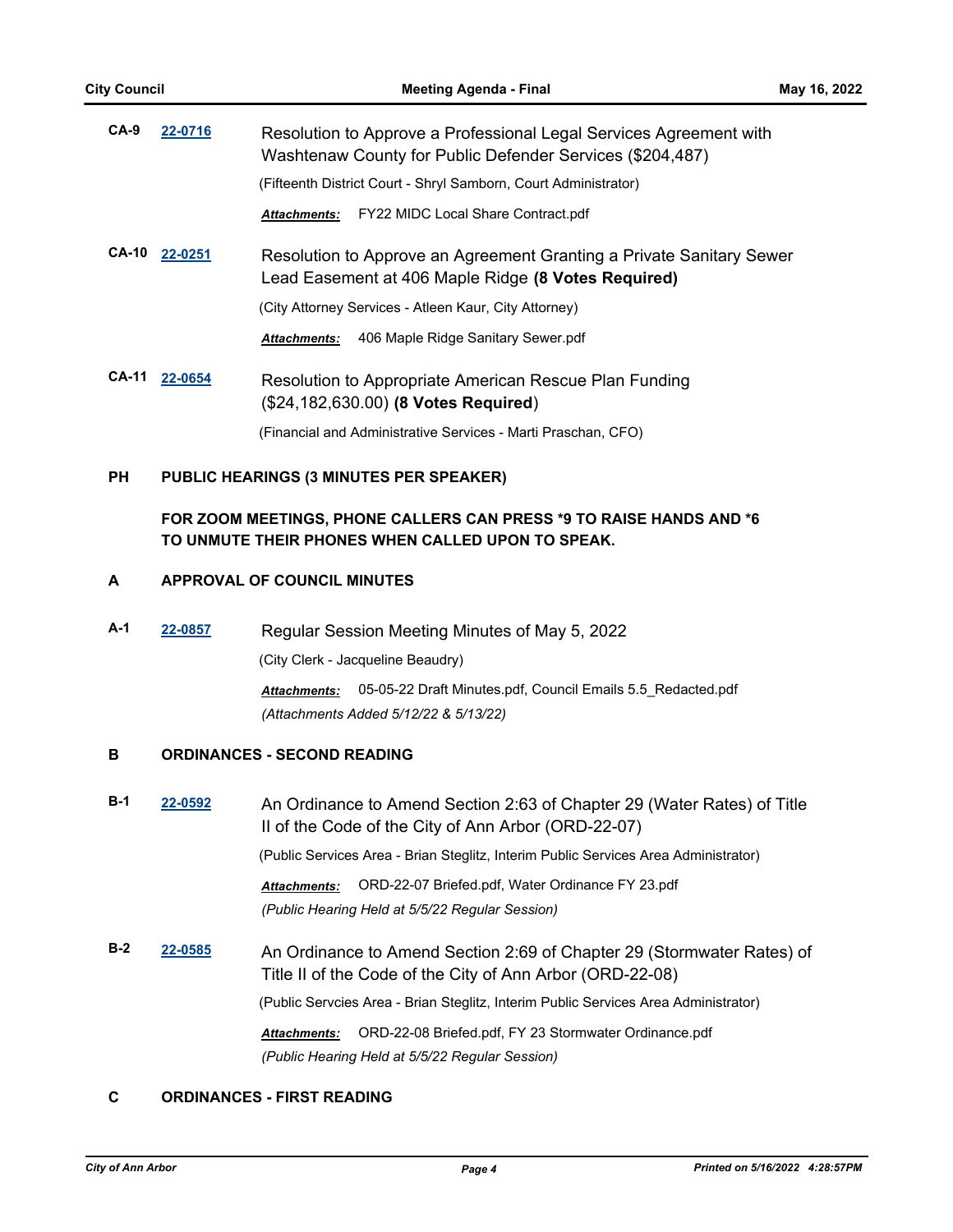| D           | <b>MOTIONS AND RESOLUTIONS</b> |                                                                                                                              |                                                                                                                                                                          |  |
|-------------|--------------------------------|------------------------------------------------------------------------------------------------------------------------------|--------------------------------------------------------------------------------------------------------------------------------------------------------------------------|--|
| DC          |                                | <b>Unfinished Business - Council:</b>                                                                                        |                                                                                                                                                                          |  |
| DC-1        | 22-0739                        | Resolution to Appoint Lunia Oriol and Stephen Brown to the Environmental<br>Commission                                       |                                                                                                                                                                          |  |
|             |                                | (City Council)                                                                                                               |                                                                                                                                                                          |  |
|             |                                | <b>Sponsors:</b>                                                                                                             | Griswold and Disch<br>(Referred from 5/5/22 Regular Session)                                                                                                             |  |
| <b>DC-2</b> | 22-0740                        | <b>Required)</b>                                                                                                             | Resolution to Appoint Makiah Shipp, Bonnie Billups, and Randy Milgrom to<br>the Independent Community Police Oversight Commission (7 Votes                               |  |
|             |                                | (City Council)                                                                                                               |                                                                                                                                                                          |  |
|             |                                | <b>Sponsors:</b>                                                                                                             | Radina, Song, Ramlawi and Nelson<br>(Referred from 5/5/22 Regular Session)                                                                                               |  |
| DC-3        | 22-0741                        | Resolution to Appoint Rosanne Bloomer and Deaver Armstrong to the<br><b>Greenbelt Advisory Commission (7 Votes Required)</b> |                                                                                                                                                                          |  |
|             |                                | (City Council)                                                                                                               |                                                                                                                                                                          |  |
|             |                                | <b>Sponsors:</b>                                                                                                             | Grand<br>(Referred from 5/5/22 Regular Session)                                                                                                                          |  |
| DC-4        | 22-0811                        | Commission                                                                                                                   | Resolution to Appoint Travis Radina and Elizabeth Nelson to the Renters                                                                                                  |  |
|             |                                | (City Council)                                                                                                               |                                                                                                                                                                          |  |
|             |                                | <b>Sponsors:</b>                                                                                                             | Taylor                                                                                                                                                                   |  |
|             |                                |                                                                                                                              | (Referred from 5/5/22 Regular Session)                                                                                                                                   |  |
| <b>DC-5</b> | 22-0642                        | (7 Votes Required)                                                                                                           | Resolution to Appoint Nonregistered Electors to Boards and Commissions                                                                                                   |  |
|             |                                | (Mayor's Office)                                                                                                             |                                                                                                                                                                          |  |
|             |                                |                                                                                                                              | (Referred from 5/5/22 Regular Session)                                                                                                                                   |  |
| DC-6        | 22-0095                        |                                                                                                                              | Resolution to Begin Discussions with University of Michigan (U-M) of<br>Net-Zero Affordable, Sustainable Workforce Housing                                               |  |
|             |                                | (City Council)                                                                                                               |                                                                                                                                                                          |  |
|             |                                | <b>Sponsors:</b>                                                                                                             | Griswold                                                                                                                                                                 |  |
|             |                                | Attachments:                                                                                                                 | Supporting Documentation for Resolution to Begin Discussions with<br>University of Michigan.pdf                                                                          |  |
|             |                                |                                                                                                                              | (Referred to Planning Commission, Transportation Commission, Economic Development<br>Corporation, Energy Commission, and Environmental Commission at the 1/18/22 Regular |  |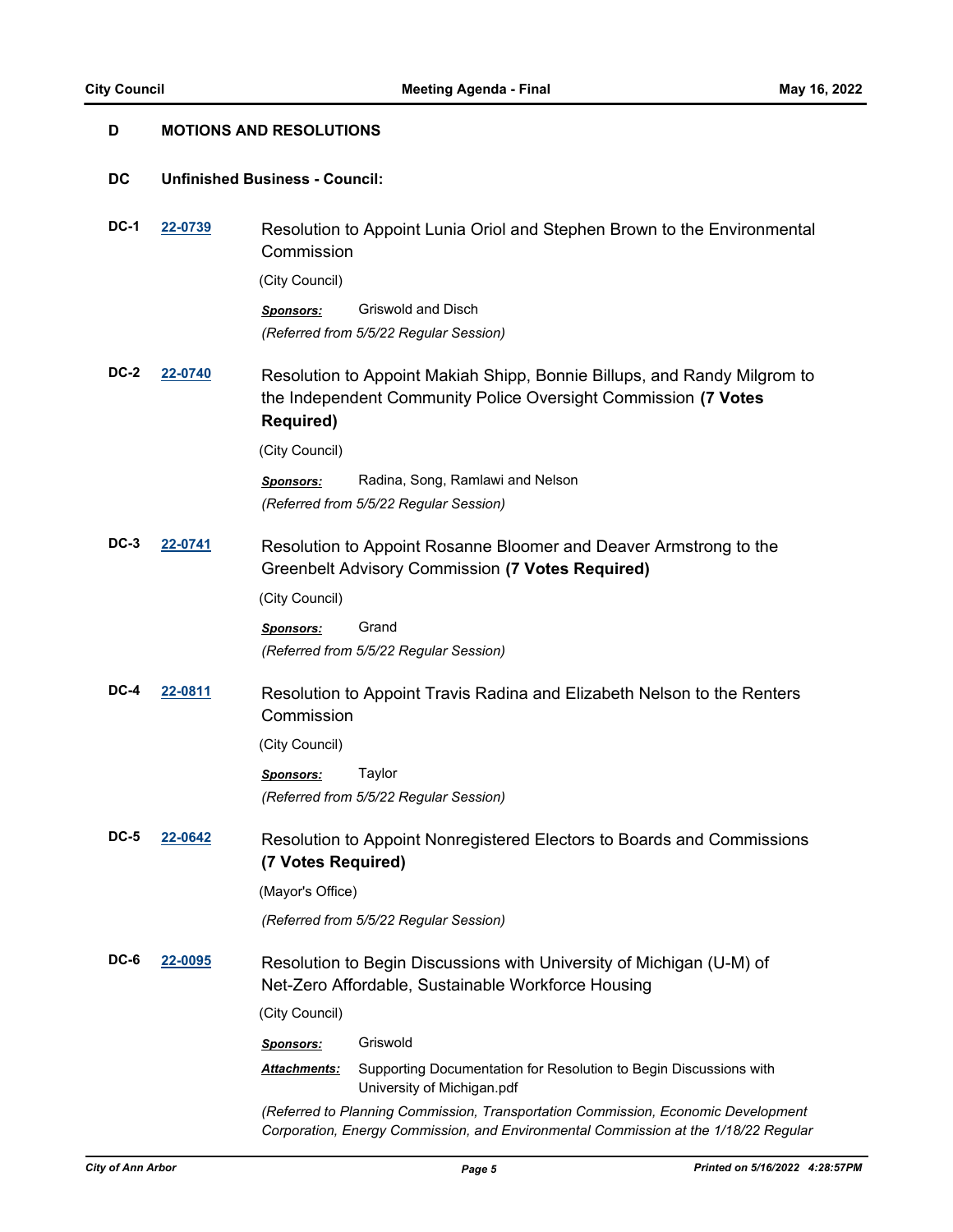#### *Session) (Revised 5/13/22)*

#### **DC New Business - Council:**

**DC-7 [22-0883](http://a2gov.legistar.com/gateway.aspx?M=L&ID=30059)** Resolution to Support the Rights of Women to Access Abortion and Reproductive Health Services (City Council)

> *Sponsors:* Briggs, Taylor, Grand, Eyer and Disch *(Added 5/12/22)*

**DC-8 [22-0890](http://a2gov.legistar.com/gateway.aspx?M=L&ID=30066)** Resolution to Approve the Employment Agreement with Milton Dohoney Jr. as City Administrator (City Council) *Sponsors:* Taylor *Attachments:* Milton Dohoney Employment Agreement - FINAL.pdf *(Added 5/12/22)*

#### **DB New Business - Boards and Commissions:**

## **DS New Business - Staff:**

| <b>DS-1</b> | 22-0607 | Resolution to Approve FY 2023 Fee Adjustments for the Community<br>Services Area                                                                               |  |
|-------------|---------|----------------------------------------------------------------------------------------------------------------------------------------------------------------|--|
|             |         | (Community Services - Derek Delacourt, Community Services Area Administrator)                                                                                  |  |
|             |         | Resolution Attachment FY 23 Planning Fee Adjustment rev.pdf<br><b>Attachments:</b><br>(Public Hearing Held at 5/5/22 Regular Session)                          |  |
| <b>DS-2</b> | 22-0640 | Resolution to Approve Fiscal Year 2023 Fee Adjustments for Public<br>Services Area - Engineering, Systems Planning, Public Works, and Water<br>Treatment Units |  |
|             |         | (Public Services - Brian Steglitz, Interim Public Services Area Administrator)                                                                                 |  |
|             |         | PublicServicesFY23Fees.pdf<br><b>Attachments:</b>                                                                                                              |  |
|             |         | (Public Hearing Held at 5/5/22 Regular Session)                                                                                                                |  |
| $DS-3$      | 22-0577 | Resolution to Approve FY 2023 Fee Adjustments for the Fire Department<br>(Fire Services - Mike Kennedy, Fire Chief)                                            |  |
|             |         | Fire Department Fee Changes FY23.pdf<br><b>Attachments:</b>                                                                                                    |  |
|             |         | (Public Hearing Held at 5/5/22 Regular Session)                                                                                                                |  |
| DS-4        | 22-0699 | Resolution to Adopt Ann Arbor City Budget and Related Property Tax<br>Millage Rates for Fiscal Year 2023                                                       |  |
|             |         | (Financial and Administrative Services - Marti Praschan, CFO)                                                                                                  |  |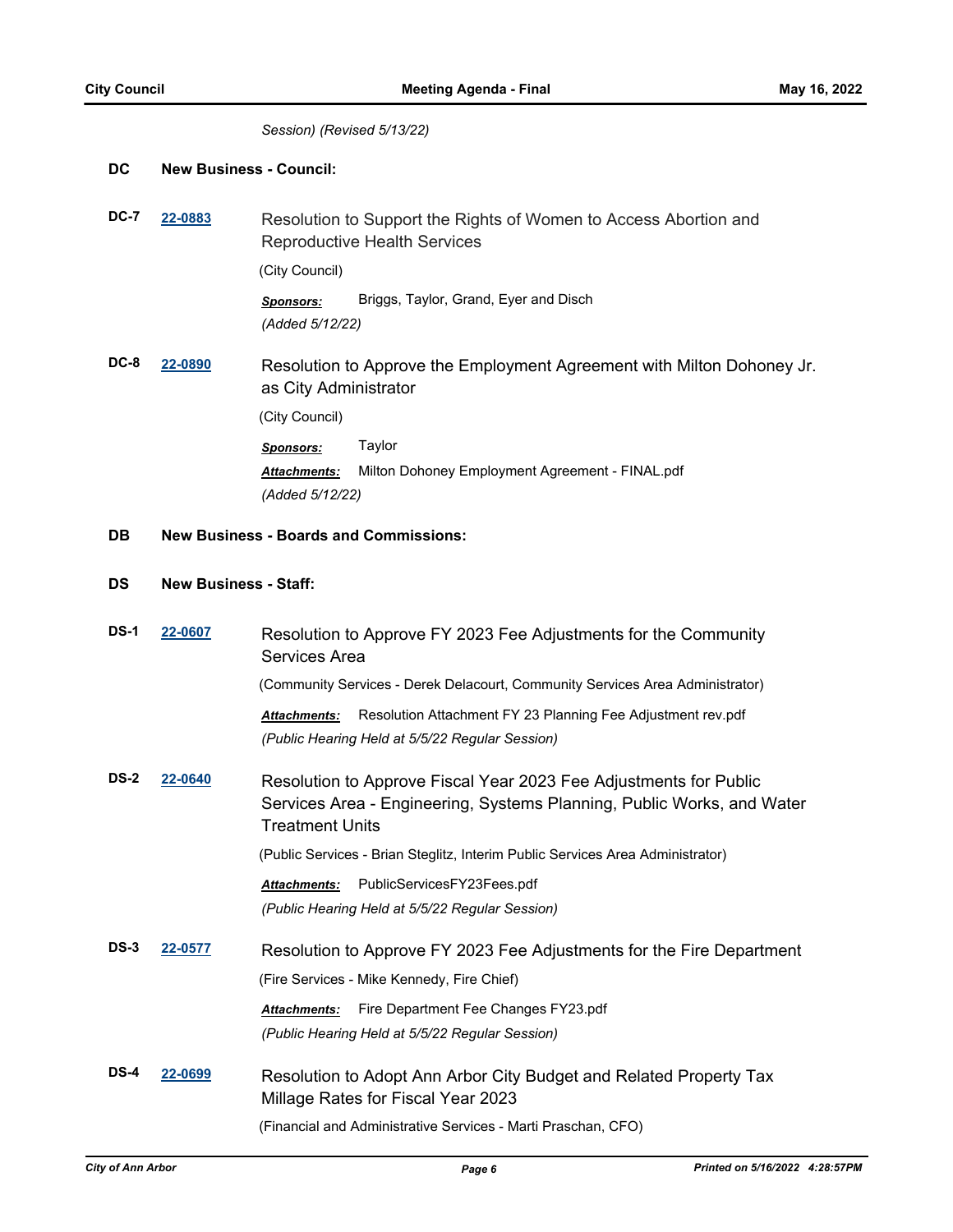*Attachments:* FY23 Budget Resolution.pdf, Proposed Budget Amendments for FY23.pdf *(Public Hearing Held at 5/5/22 Regular Session) (Attachment Added 5/13/22)*

**CLOSED SESSION UNDER THE MICHIGAN OPEN MEETINGS ACT, INCLUDING BUT NOT LIMITED TO, LABOR NEGOTIATIONS STRATEGY, PURCHASE OR LEASE OF REAL PROPERTY, PENDING LITIGATION AND ATTORNEY/CLIENT PRIVILEGED COMMUNICATIONS SET FORTH OR INCORPORATED IN MCLA 15.268 (C), (D) (E), AND (H).**

#### **E & F CLERK'S REPORT OF COMMUNICATIONS, PETITIONS AND REFERRALS**

- **E The following communications were referred as indicated:**
- **E-1 [22-0682](http://a2gov.legistar.com/gateway.aspx?M=L&ID=29860)** Resolution from the Independent Community Police Oversight Commission to City Council Regarding an Unarmed Public Safety Response Program (Independent Community Police Oversight Commission)

*Attachments:* Unarmed Response Model No Co Response Resolution.pdf

**E-2 [22-0840](http://a2gov.legistar.com/gateway.aspx?M=L&ID=30016)** Park Advisory Commission Resolution on the Fiscal Year 2023 Proposed Budget for Parks and Recreation Services (Parks Advisory Commission - Derek Delacourt, Community Services Area Administrator) *Attachments:* PAC - FY2023 Parks and Recreation Budget Resolution - Morrison.pdf

#### **F The following minutes were received for filing:**

| $F-1$ | 22-0651 | March 2022 Transportation Commission Meeting Minutes<br>(Transportation Commission)                                                             |                                                                                                             |
|-------|---------|-------------------------------------------------------------------------------------------------------------------------------------------------|-------------------------------------------------------------------------------------------------------------|
|       |         | <b>Attachments:</b>                                                                                                                             | March 2022 Meeting Minutes DRAFT.pdf, March 2022 Meeting Minutes<br>FINAL.pdf                               |
| $F-2$ | 22-0680 | <b>CODI March Meeting Minutes</b><br>(Commission on Disability Issues)                                                                          |                                                                                                             |
|       |         | <b>Attachments:</b>                                                                                                                             | CODI March Meeting Minutes11-Apr-2022-12-34-32.pdf                                                          |
| $F-3$ | 22-0681 | <b>ICPOC March Meeting Minutes</b>                                                                                                              |                                                                                                             |
|       |         | <b>Attachments:</b>                                                                                                                             | (Independent Community Police Oversight Commission)<br>ICPOC March Meeting Minutes 01-Apr-2022-03-02-11.pdf |
| $F-4$ | 22-0709 | April 5, 2022 City Planning Commission Meeting Minutes<br>(City Planning Commission)<br>4-5-2022 CPC Meeting Minutes.pdf<br><b>Attachments:</b> |                                                                                                             |
| F-5   | 22-0735 |                                                                                                                                                 | Ann Arbor Housing Commission Board Minutes February 16, 2022                                                |